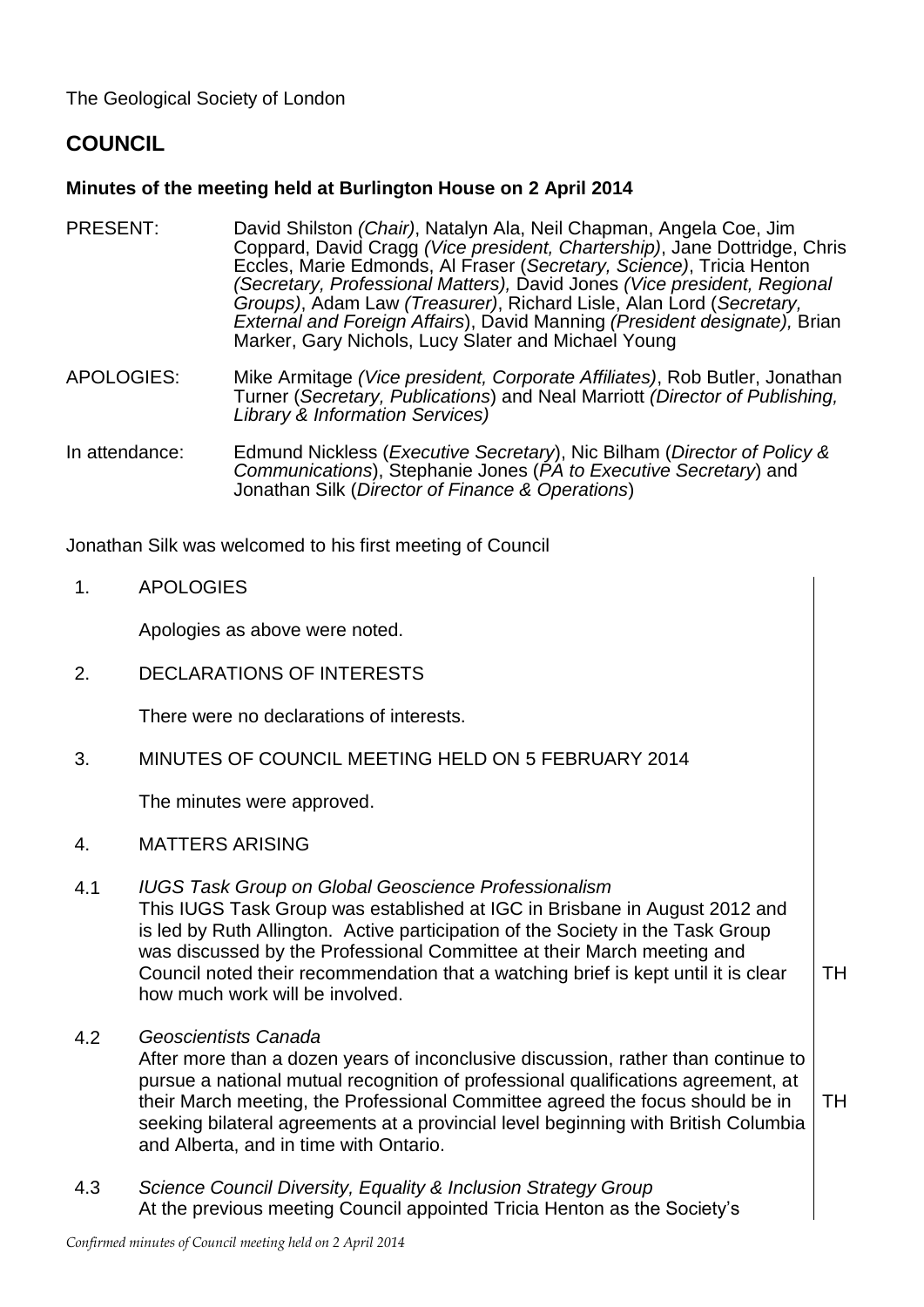|     | Diversity Champion. Tricia said she was very pleased to take on this important<br>role. There will be an article in September Geoscientist and she will be seeking<br>contributions. It will also be discussed at the September Council residential<br>meeting. Edmund Nickless said he is a member of the Science Council Strategy<br>Group and is chairing a Charter writing group. The Strategy Group met on 26<br>March and agreed a programme of work. The proposed "charter" will be<br>discussed at the Science Council's AGM in June which Natalyn Ala will be<br>attending. There will be a consultation and it is proposed to have a final<br>document available by the end of the year which member bodies will be invited<br>to sign. | <b>TH</b><br><b>EN</b> |
|-----|---------------------------------------------------------------------------------------------------------------------------------------------------------------------------------------------------------------------------------------------------------------------------------------------------------------------------------------------------------------------------------------------------------------------------------------------------------------------------------------------------------------------------------------------------------------------------------------------------------------------------------------------------------------------------------------------------------------------------------------------------|------------------------|
| 5.  | PRESIDENT'S BUSINESS                                                                                                                                                                                                                                                                                                                                                                                                                                                                                                                                                                                                                                                                                                                              |                        |
| 5.1 | Result of ballot for Council 2014/2015<br>The President reported the results of the electronic and postal consultative<br>ballot. A total of 812 valid votes were cast compared with 1092 in 2013. There<br>were 13 invalid votes.                                                                                                                                                                                                                                                                                                                                                                                                                                                                                                                |                        |
|     | All candidates will be informed of the outcome after the Council meeting. The<br>successful names will go forward for formal election at the AGM on 4 June.                                                                                                                                                                                                                                                                                                                                                                                                                                                                                                                                                                                       | EN                     |
| 5.2 | <b>Report of the Elections Committee</b><br>The committee considered a more strategic approach to encouraging Fellows to<br>stand for Council and also the identification of Officers. Various actions were<br>agreed.                                                                                                                                                                                                                                                                                                                                                                                                                                                                                                                            |                        |
| 5.3 | <b>Report of the Officers' Meeting</b><br>The matters discussed were staff-related.                                                                                                                                                                                                                                                                                                                                                                                                                                                                                                                                                                                                                                                               |                        |
| 6.  | HEALTH AND SAFETY (CM/19/14)                                                                                                                                                                                                                                                                                                                                                                                                                                                                                                                                                                                                                                                                                                                      |                        |
|     | Council noted there have been no incidents since the last meeting of Council.                                                                                                                                                                                                                                                                                                                                                                                                                                                                                                                                                                                                                                                                     |                        |
| 7.  | REPORTS OF THE EXECUTIVE (CM/20/14)                                                                                                                                                                                                                                                                                                                                                                                                                                                                                                                                                                                                                                                                                                               |                        |
|     | Council noted the reports of the Executive Secretary and the Directors of<br>Publishing, Library & Information Services, Policy & Communications and<br>Finance & Operations. Council was pleased that the Shale UK conference was<br>such a success. They noted that Nick Tew, AGI President, attended at very<br>short notice and expressed their thanks                                                                                                                                                                                                                                                                                                                                                                                        | <b>NB</b>              |
| 8.  | SCIENCE STRATEGY (CM/21/14)                                                                                                                                                                                                                                                                                                                                                                                                                                                                                                                                                                                                                                                                                                                       |                        |
|     | Al Fraser said the strategy has been developed over the past year led mainly by<br>the newly-established Science & External Relations committee with input from<br>the Publications & Information Committee, Science Committee and a number of<br>the Specialist Groups and Joint Associations.                                                                                                                                                                                                                                                                                                                                                                                                                                                   |                        |
|     | It is a living document and there is further work to be done to develop the<br>continuing engagement of the Specialist Groups and to take forward the roles of<br>SERC and SC to deliver the objectives.                                                                                                                                                                                                                                                                                                                                                                                                                                                                                                                                          |                        |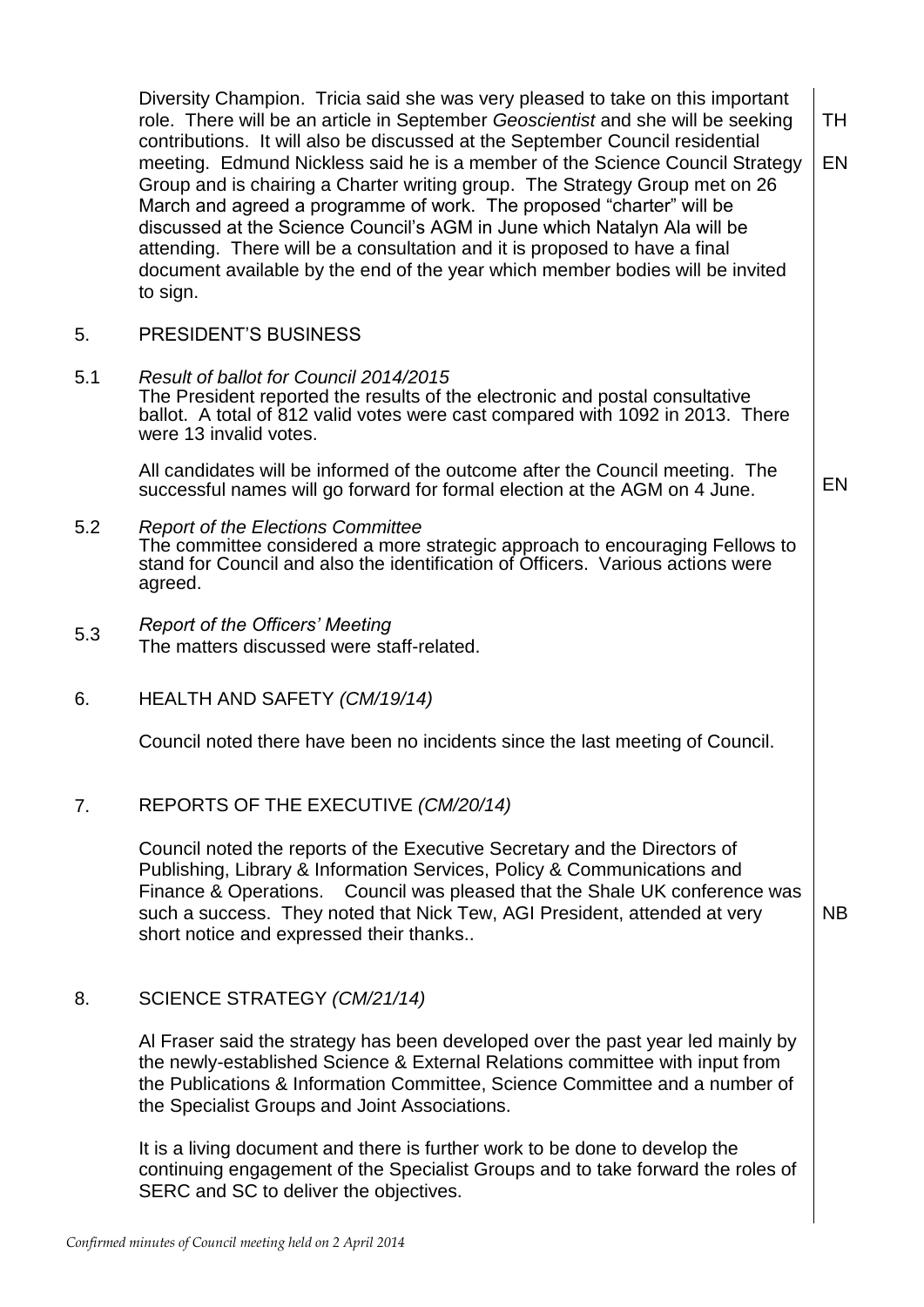Council APPROVED the Science Strategy and thanked all those who contributed. The document will be placed on the website.  $\vert$  NB

# 9. ASSOCIATED SOCIETY STATUS *(CM/22/14)*

At recent meetings Council and the External Relations Committee have discussed a proposal to establish a status of Associated Society in order to provide a consistent structure for existing relationships with other organisations. The scheme is also intended to provide a friendlier mechanism for societies with which we have no existing relationship to enter into dialogue with us, and explore opportunities to work together.

Council previously indicated support in principle for this proposal and at their February meeting established a short-term working group to develop a proposed structure. This working group comprising Alan Lord (chair), Nic Bilham, Jane Dottridge, Brian Marker, Gary Nichols and Edmund Nickless met on 3 March.

Alan Lord said that the purpose of the working group was to put a framework around some principles. In line with earlier discussions, the working group agreed that the barrier to entry to associated status should be set at a low level so that those seeking advice and moral support can easily do so. The proposed conditions are that any potential Associated Society should:

- be a legally constituted entity in its home country;
- be an academic and/or professional body (i.e. not a trade association);
- have a code of conduct consistent with that of the Geological Society (or be willing to adopt our code of conduct); and
- be able to say how its relationship with the Geological Society will help advance our strategy.

Council noted the principles recommended by the working group. The scheme is intended mainly for overseas organisations but UK organisations would not be excluded. The Professional Committee had an initial discussion of the proposed model at their March meeting. They were supportive and did not raise any concerns in principle.

Council APPROVED that the status of Associated Society be established and agreed the following steps:-

NB

- Discuss with various European societies at the EGU meeting in Vienna in April;
- Amended document to be put on the Society's website;
- Approach societies with whom the Society already has a Memorandum of Understanding or Mutual Recognition Agreement to ascertain interest; and
- Announce on President's Day.

# 10. REPORT OF THE AUDIT COMMITTEE *(CM/23/14)*

It was noted that the Audit Committee reports direct to Council. The Treasurer attends as an observer only. The Treasurer thanked the staff for the excellent job they had done bearing in mind the timing of the departure of the previous Director of Operations.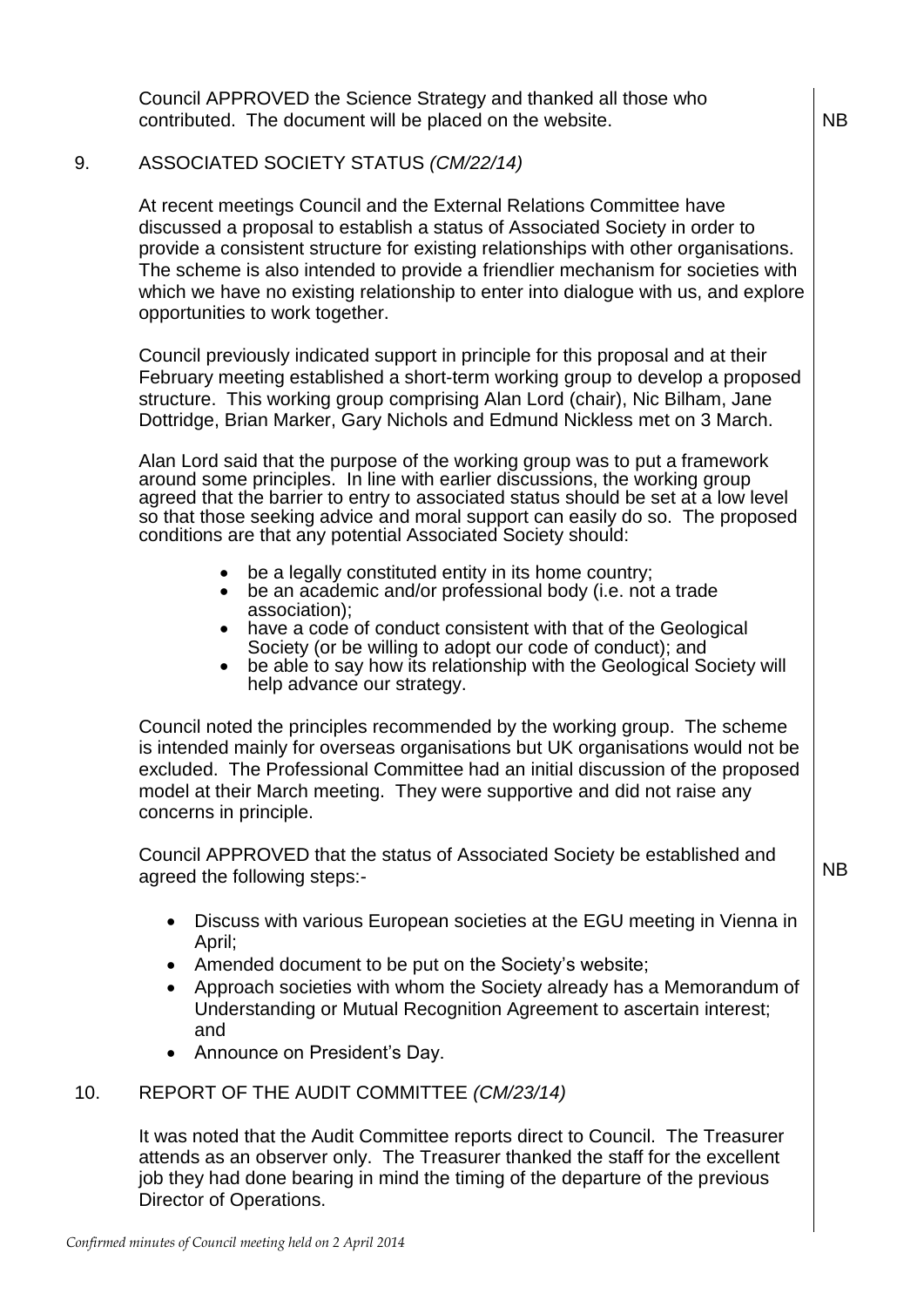Council noted the report.

### 11. REPORT OF THE TREASURER

### 11.1 *Report of the Finance and Planning Committee (CM/24/14)*

The Finance and Planning Committee met on 26 March. Council noted that the main items of discussion were:-

- An update on the planned database replacement and online development post.
- Review of the January Management Accounts to a new format.
- Review of the Audited Financial Accounts for 2013.
- Review of the Audit Management Letter. Committee approved the wording of the management response to the three audit recommendations made and *recommends to Council that these management responses be formally noted and adopted.*
- Consideration of the 2015 Budget Timetable, which was approved in principle.
- Discussion of the proposed increase to Fellowship Fees for 2015 (separate agenda item)
- Review of the updated Strategic Projects Plan.

Nic Bilham said that he will be reviewing the presentation of the Strategic Projects Plan and intends to complete this review by the end of 2014. Council members were reminded that they are champions of the various projects and that it is their responsibility to inform Nic Bilham of progress so that he can update the plan.

NB ALL

JS

## 11.2 *Risk Register (CM/25/14)*

The Risk Register is kept under review by the Audit Committee and the trustees are required to consider it formally once a year. The Audit Committee are keen that the document is simplified and that it is used by the Senior Leadership team as a management tool. A revised format will be taken to their November 2014 meeting.

Council noted the register and the proposal to simplify the document.

### 11.3 *2013 Audited Accounts (CM/26/14)*

## *Andrew Stickland of BDO Stoy Hayward joined the meeting*

The Director of Finance & Operations reported that the Accounts had been considered by the Finance and Planning Committee, and the Audit Committee who recommended acceptance of the Accounts. The Society returned an underlying surplus of around £55k calculated as unrestricted net incoming resources (£528k) less transfers to designated funds (£140k and £213k), out of which £120k was spent on library purchases. The Society's free reserves were just under £2.7m.

Andrew Stickland said he was able to sign an unqualified audit report. He told Council that he reports to the Audit Committee on any changes to regulation or tax that will affect the Society and the production of the audit report. There is a change in accounting standards which will impact on the 2015 accounts and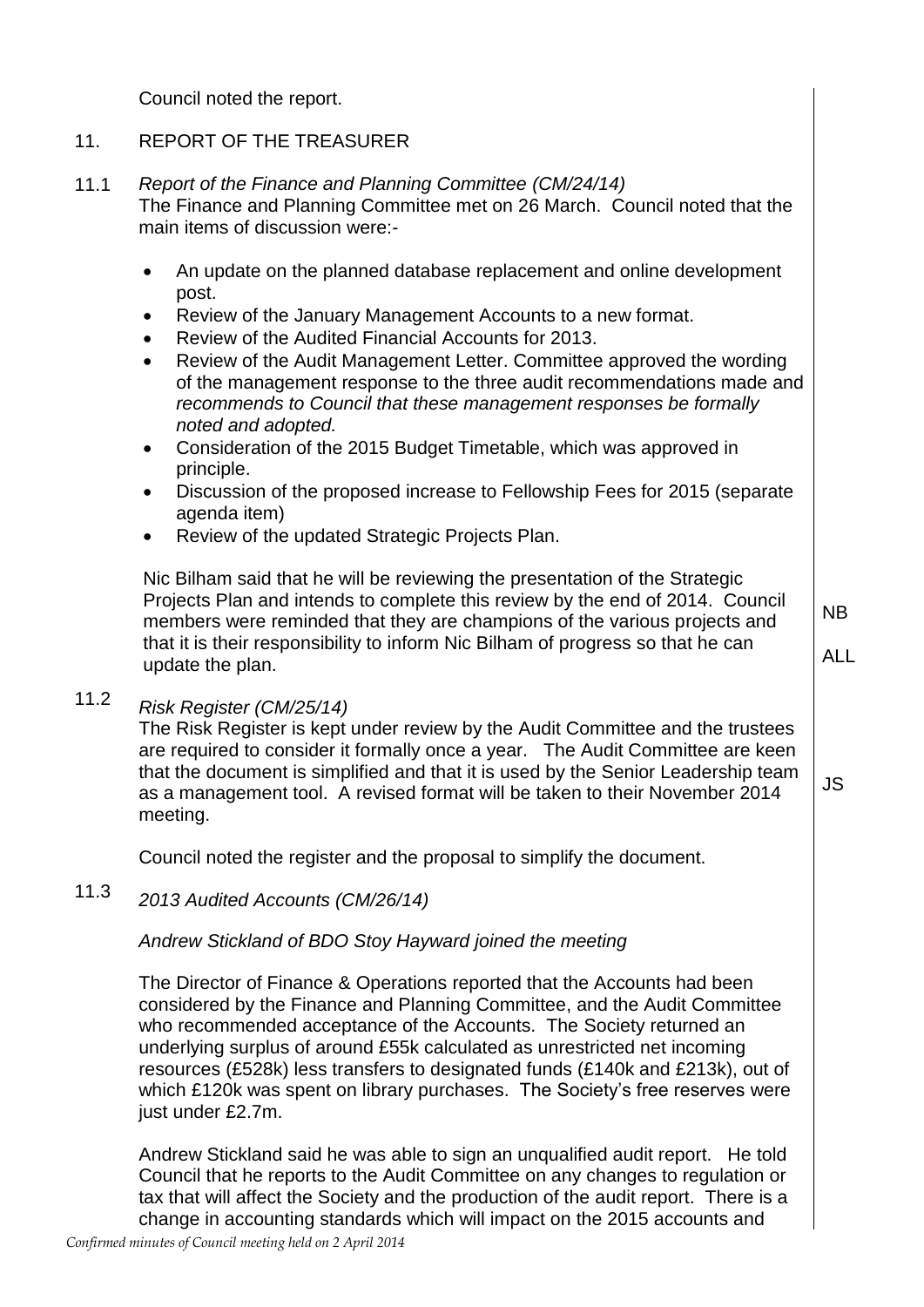BDO will be discussing this with the Director of Finance & Operations over the summer.

Council formally APPROVED the Report and Financial Statements for the year ended 31 December 2013 which were signed by the President and Treasurer.

#### 11.4 *Auditors' Management Letter (CM/27/14)*

The letter was discussed by the Audit Committee and by the Finance and Planning Committee. Both committees were pleased to note that there were very few items of concern and that none of these was of note. The Finance & Planning Committee reviewed the wording of the Society's response to the three audit recommendations relating to:-

- Regional & Specialist Groups;
- Implementation and consistency of internal controls; and
- Foreign exchange accounting.

and recommended their acceptance. Council APPROVED the responses to the three audit recommendations.

### 11.5 *The Society's Letters of Representation (CM/28/14)*

As part of the audit process and the finalisation of the financial statements the auditors request Council to review and sign representation letters for the Society and the trading company. This is standard practice. The letters consist of a number of assumptions which the auditors require prior to signing off the accounts. Council APPROVED the letters of representation which were signed by the President.

11.6 *January Management Accounts (CM/29/14)* The accounts were presented in the new format developed by FD Solutions which reflects the new management structure. There was an overall surplus in the month of around £12k against a budgeted monthly deficit of £24k. Council noted the accounts. They also noted that management accounts were not produced for December because of the staffing changes in the Finance department and the work required on the year end accounts and budget.

### 11.7 *Report of the Investment Committee*

The Treasurer said that the committee met at the end of January. As various cash and bond investments have matured they have been moved to equities. The committee has also been debating more infra-structure style investments. Council noted the Treasurer's report.

### 11.8 *Use of the Society's Funds*

Council was told in November 2013 that the Society had received a bequest from Stephen John Mills and the Treasurer was asked by Council to chair a small group to establish how to use this fund and other funds with a view to bringing a draft policy to this Council. A group comprising Alan Lord, Edmund Nickless, Jonathan Silk and the Treasurer met on 7 March.

The discussion focused on use of the higher value funds and whilst some are capable of easier resolution than others further investigation is required to understand any limitations imposed by the donor. It is anticipated that it will be possible to bring a policy for one or two of the funds to June Council for

JS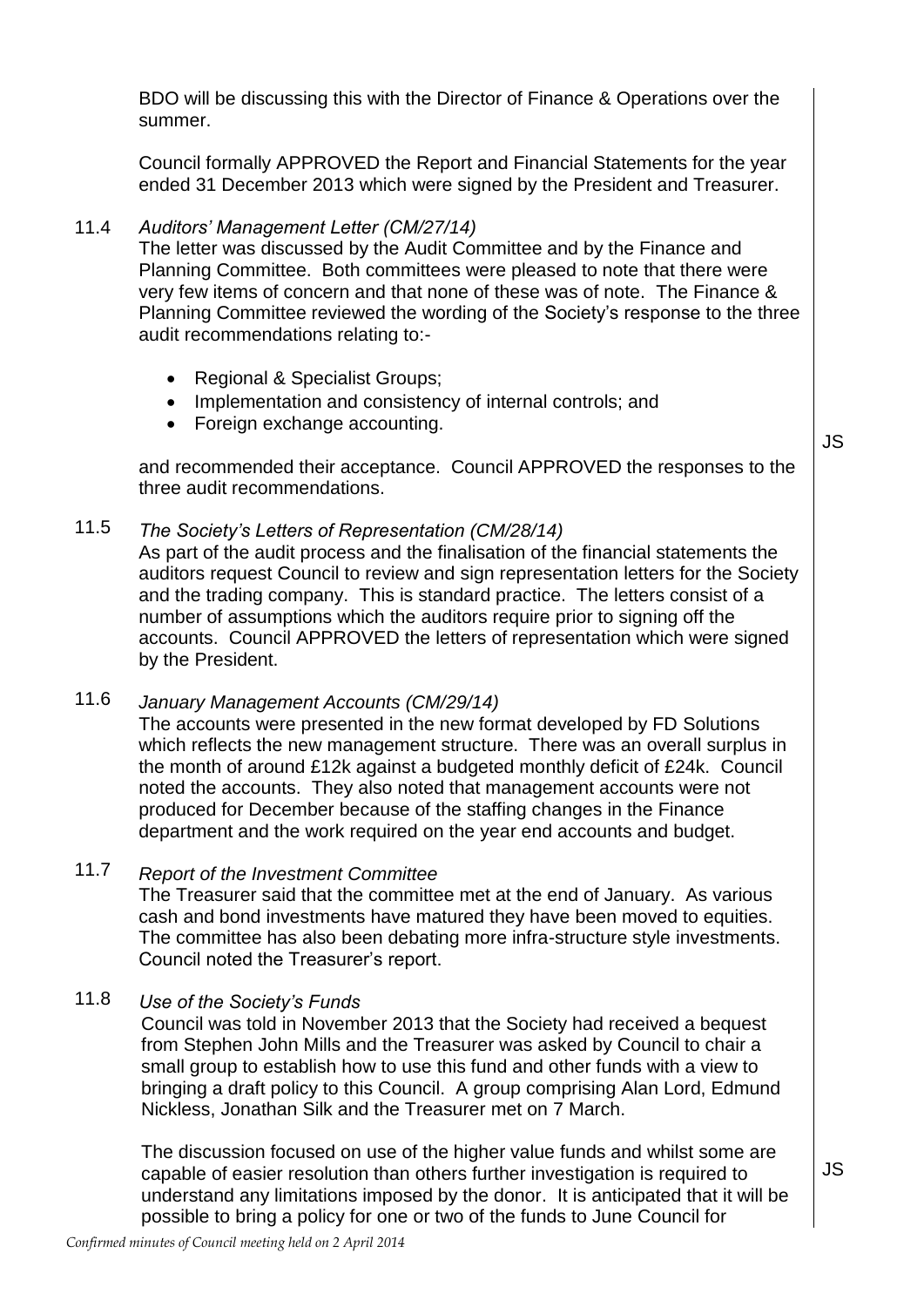approval.

#### 11.9 *Research Grants (CM/31/14)*

The Research Grants Committee under the chairmanship of the Secretary, Science met on 11 March to consider 34 grant applications. They recommended that 15 awards were funded at a total value of just under £23k. £1k is recoverable from the Jeremy Willson Charitable Trust. The figure also includes £2k from the newly-established Robert Scott Memorial Fund, for which the Society is most grateful to CASP (formerly known as Cambridge Arctic Shelf Programme) and Gary Nichols who facilitated the gift.

There were three applications for the Novas Consulting Undergraduate Fieldwork Bursary. In previous years Novas Consulting, a corporate affiliate, has made £1500 available but this year they generously agreed to provide funding in whole or part for all three applications, a total of £2.25k.

Council APPROVED the research grants and noted the undergraduate fieldwork and bursaries. Professor Fraser and the committee were thanked.

Council also noted that, depending on the outcome of the investigations into the use of the Societies funds, the amount available for research grants in future years may be increased.

- 11.9 *Serious Incident Reporting (CM/32/14)* Council noted that there have been no serious incidents to report since the last meeting.
- 12. FELLOWSHIP DEVELOPMENT STRATEGY (CM/33/14)

Over recent years the Fellowship has grown in real terms by about 3% annually and is now about 11.5k.

Tricia Henton said that the Professional Committee has agreed a development strategy document for Fellowship and, based on recent growth, has set a stretched target of a 25% increase in Fellowship numbers over five years. The document includes a number of actions it will take to meet these objectives and to continue to maintain and engage with its Fellowship. It will be delivered within the wider framework of the Society's Strategic Plan.

Tricia Henton thanked Mohammed Jahangir, Fellowship Services Manager, for his work on this project. She asked members of Council to contact Mohammed with any further suggestions for the strategy.

Natalyn Ala said she was very pleased to see all the information gathered into one document. It would be helpful to see the actions set out in a table so that progress can be more easily monitored and she will contact Mohammed to discuss.

MJ

Council APPROVED the Fellowship Development Strategy.

13. FELLOWSHIP FEES FOR 2015 *(CM/29/13)*

The Finance & Planning Committee discussed Fellowship fees for 2015 at its 26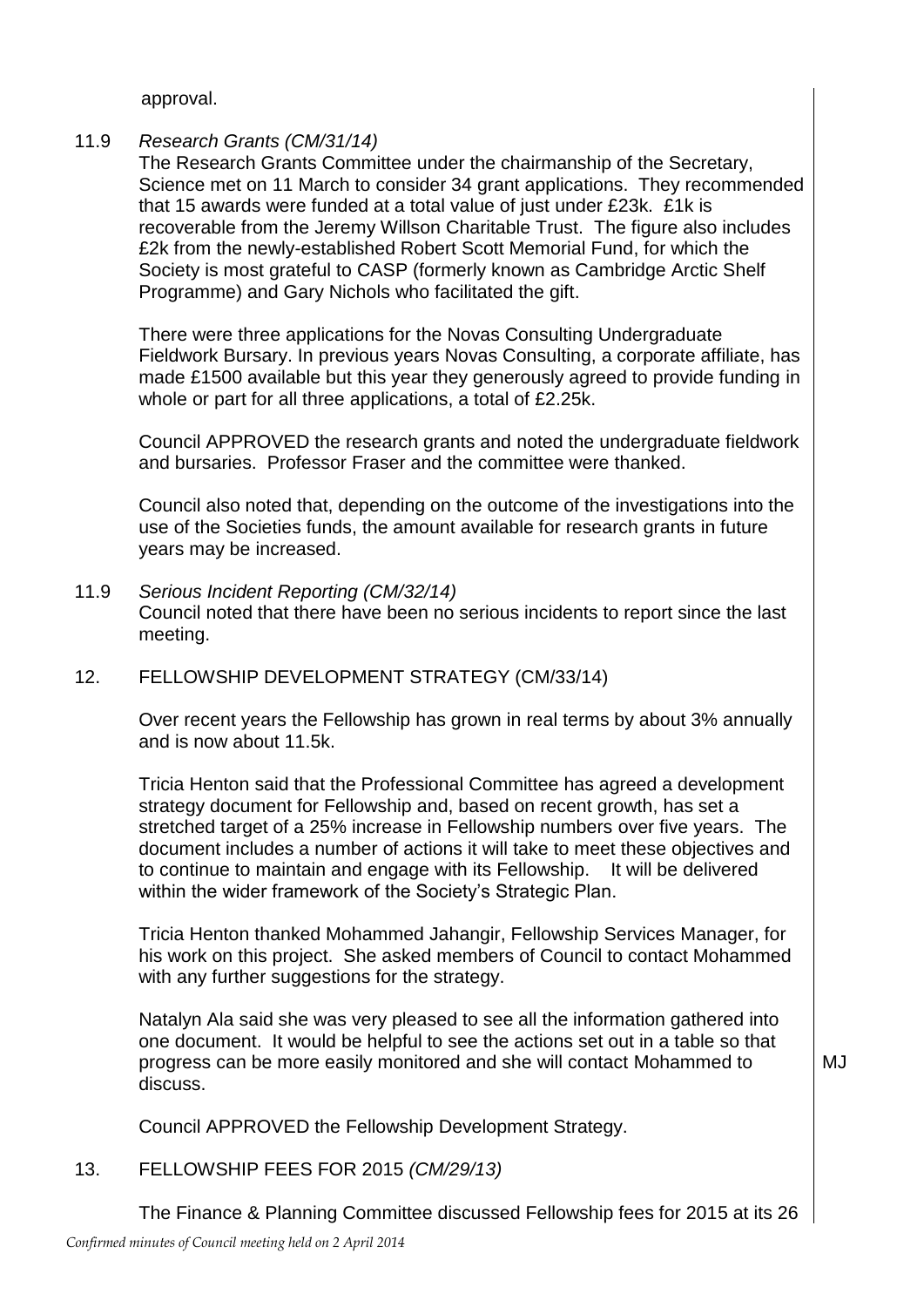March meeting. Following the principles agreed in previous years, the latest estimates of the total costs of Fellowship and the most recent measures of inflation were reviewed.

The Finance & Planning Committee noted that CPI for February 2014 was 1.7%. and recommended that fees for 2015 be increased by 1.7%. The fees for Junior Candidate Fellows and Candidate Fellows will remain unchanged reflecting the wish to encourage early membership of the Society and to retain those memberships.

Council COMMENDED the proposal for announcement in the May issue of *Geoscientist* and approval at the Annual General Meeting on 4 June.

The Finance & Planning Committee also proposed that in future average fees will be increased annually in line with the CPI inflation index as taken at February each year. Provision will remain for a case to be made for above or below CPI increases, but the default position will be the assumption that CPI is applied and that fees will be discussed by Council only by exception.

Council discussed this proposal at length. There was concern by some members about the escalation in fees and that the strategy does not fit with the wish to grow the Fellowship. Council DID NOT APPROVE this proposal and will discuss the strategy for fees at their September residential as part of an overall financial strategy for the Society. Tricia Henton asked for her view to be placed on record that there has been much discussion about this matter and a viable way forward has been suggested.

# 14. LIBRARY STRATEGY AND COLLECTION DEVELOPMENT POLICY *(CM/35/14)*

Fabienne Michaud, Library & Information Services Manager, attended for this item.

Fabienne said that many of the recommendations of the 2010 Library Review are completed or fully in hand and focus must now turn to the strategic development of Library services and resources in the coming period. The Library Strategy, which covers the period 2015 – 2019, will focus on five key areas:-

- Improving the Library experience
- Developing user services
- Preserving, developing and promoting special collections & archives
- Engaging with members of the public and external partners
- Supporting Library staff's professional development

Core to the Library resources is its collections of books, journals, maps, etc. There has not been a recent review of the Society's policies for developing its collections. The proposed Collection Development Policy provides a framework for the future development of the Library's collections and will inform decision making on both acquisition and disposal. This policy was the subject of a Fellowship consultation exercise via *Geoscientist* and the newsletter. No comments were received.

EN

SJ